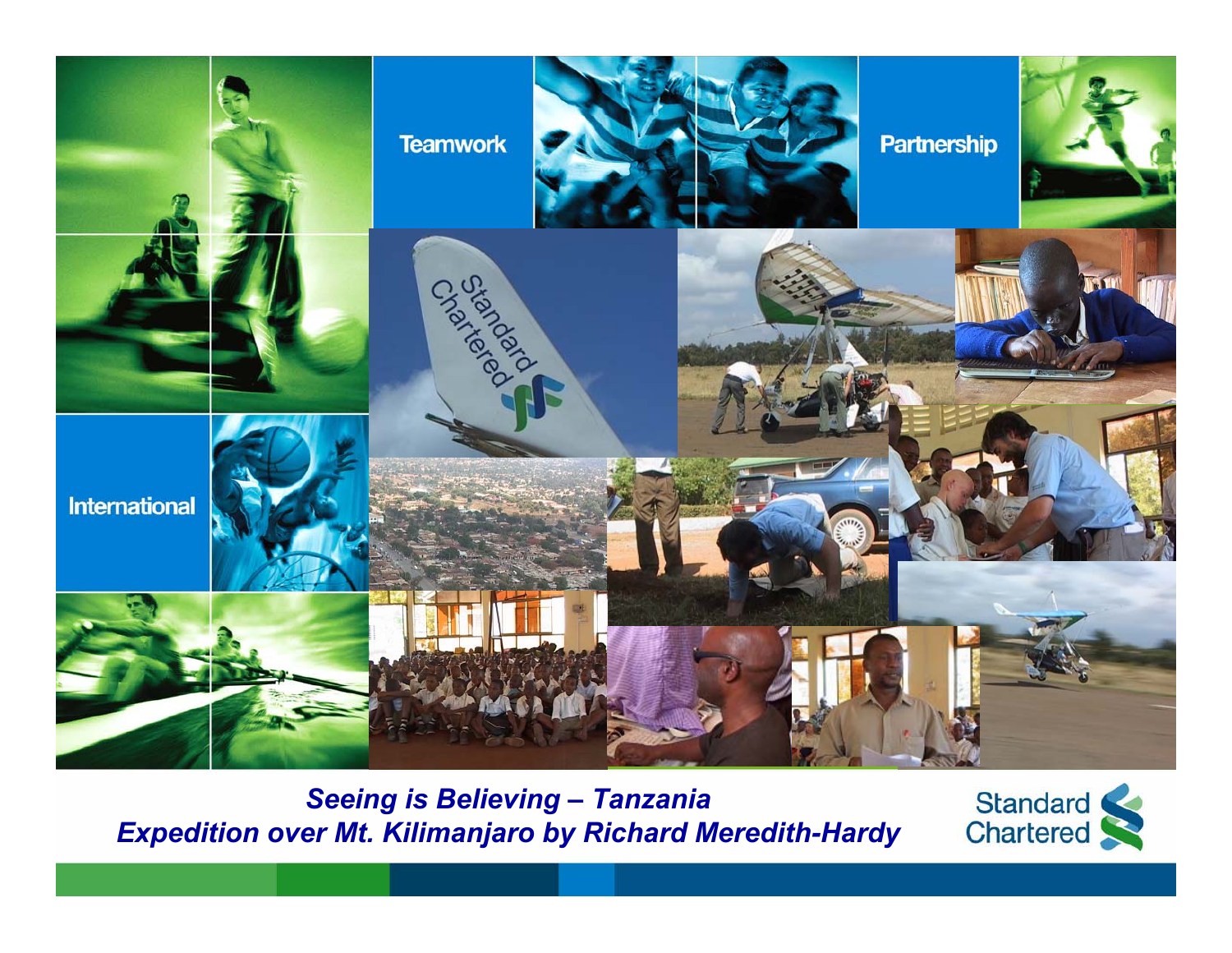## *Richard Meredith-Hardy's visit to Tanzania*

On Monday 14th January 2008, Standard Chartered Bank (SCB) Tanzania hosted Richard Meredith-Hardy and his team to raise awareness on the Bank's Seeing is Believing initiative. Richard is already well known to SCB as he was one of the co-pilots who flew from London to Sydney in 2007 with Miles Hilton-Barber, the first blind Microlight pilot.

Richard's visit to Tanzania included flying over Mt. Kilimanjaro and to raise awareness on our Seeing is Believing initiative. The Bank organised a press conference attended by Richard and his party - David and Janelle Barker and Mark Jackson. Media partners from key electronic and print media houses attended the event. After the press conference, Richard arranged some test flights and two courageous media partners joined him on the flights.



Richard addresses the media at the press conference.



No strings are to be left untied – Richard does a thorough final check on the plane before the test flights.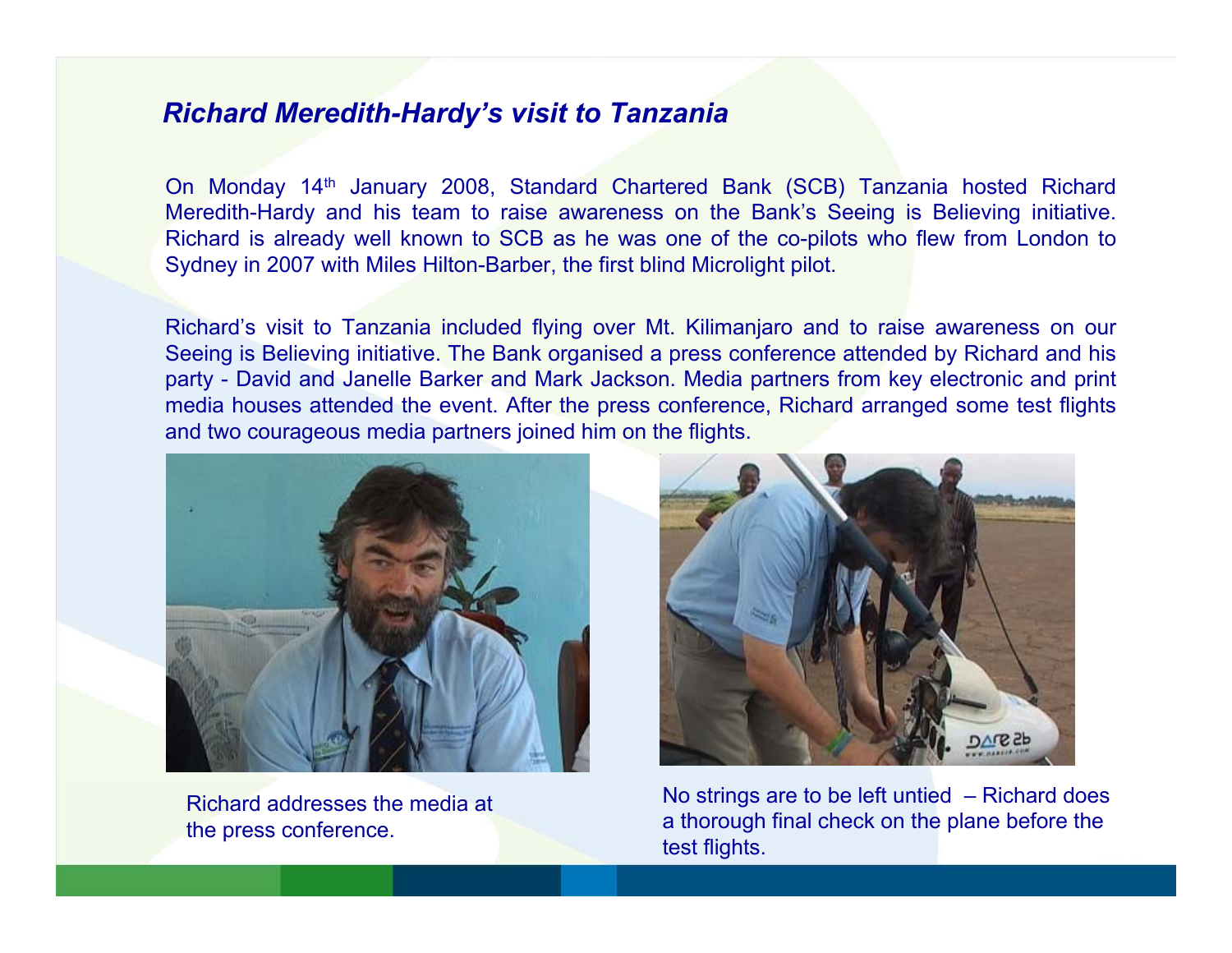

The first Courageous media partner from the Star TV is set for the flight as David Barker, Richard's co-pilot, does a final check.



Ready to fly! Richard and our Media partner cruise off for the test flight…



An aerial view of Moshi, as taken by our media partner.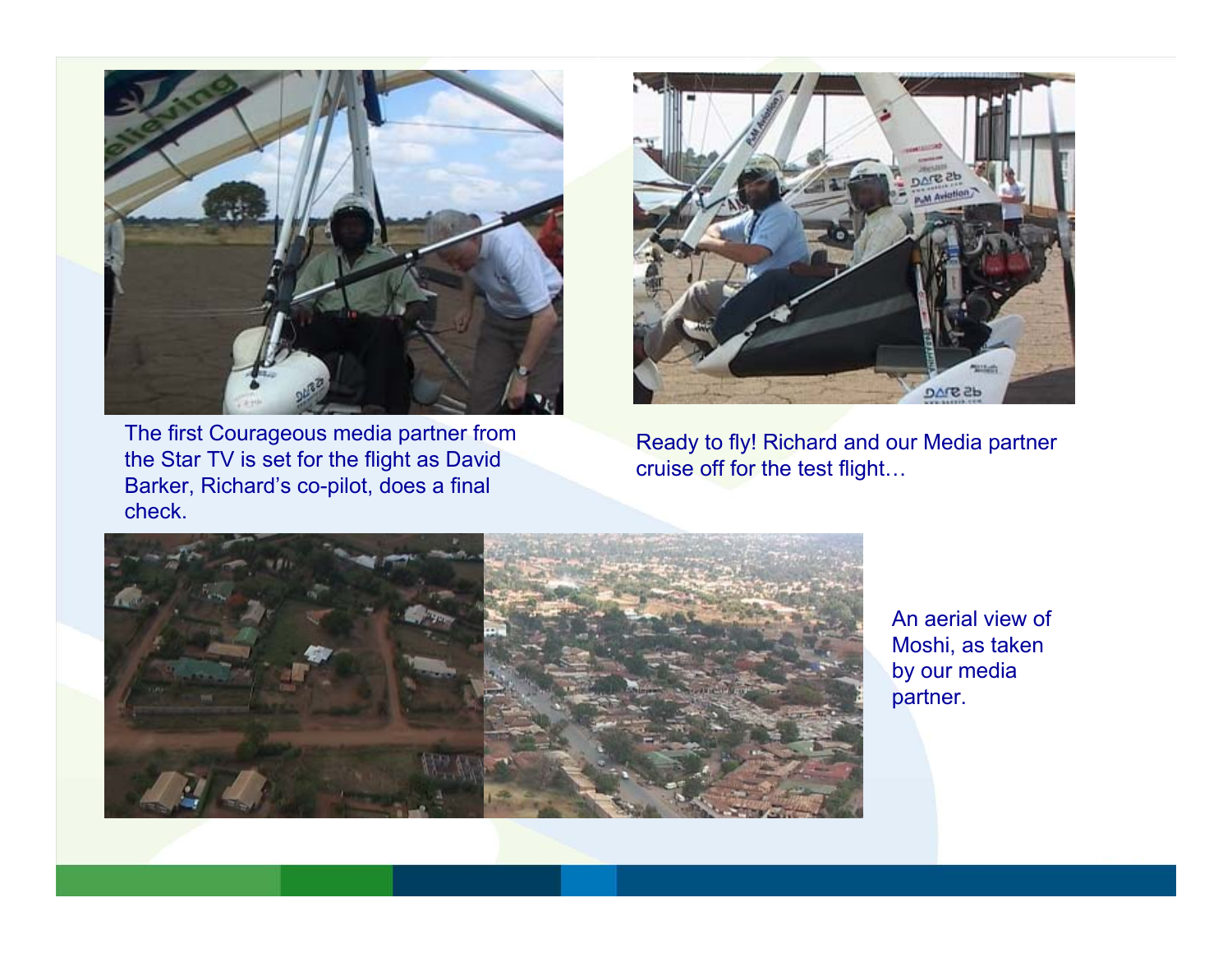## *The afternoon – A visit to Mwereni Primary School…*

The Moshi Branch Manager, Gaudence Shawa, organized a visit to Mwereni Primary School. This school is located about 5 kms from our Moshi Branch. The Bank has had a long and good relationship with the School given the Moshi Staff Community activities which have in the past included the School. The school has 600 children out of which 43 are blind students – 23 boys and 20 girls. The children were delighted to listen to Richard's story and adventures on the Microlight.

The Bank also donated various items such as foodstuffs, exercise books and pens. The school head teacher thanked the Bank for the donations citing that the school had been having food shortage for its boarding students who are blind and that the donations from the Bank would feed the students for the next few weeks.

## **Finally…**

Moshi staff hosted Richard and his team for a dinner at the Moshi Impala Hotel.



Richard plants a memorial tree at the Mwereni Primary School



A blind student shows the use of a special computer for the Blind